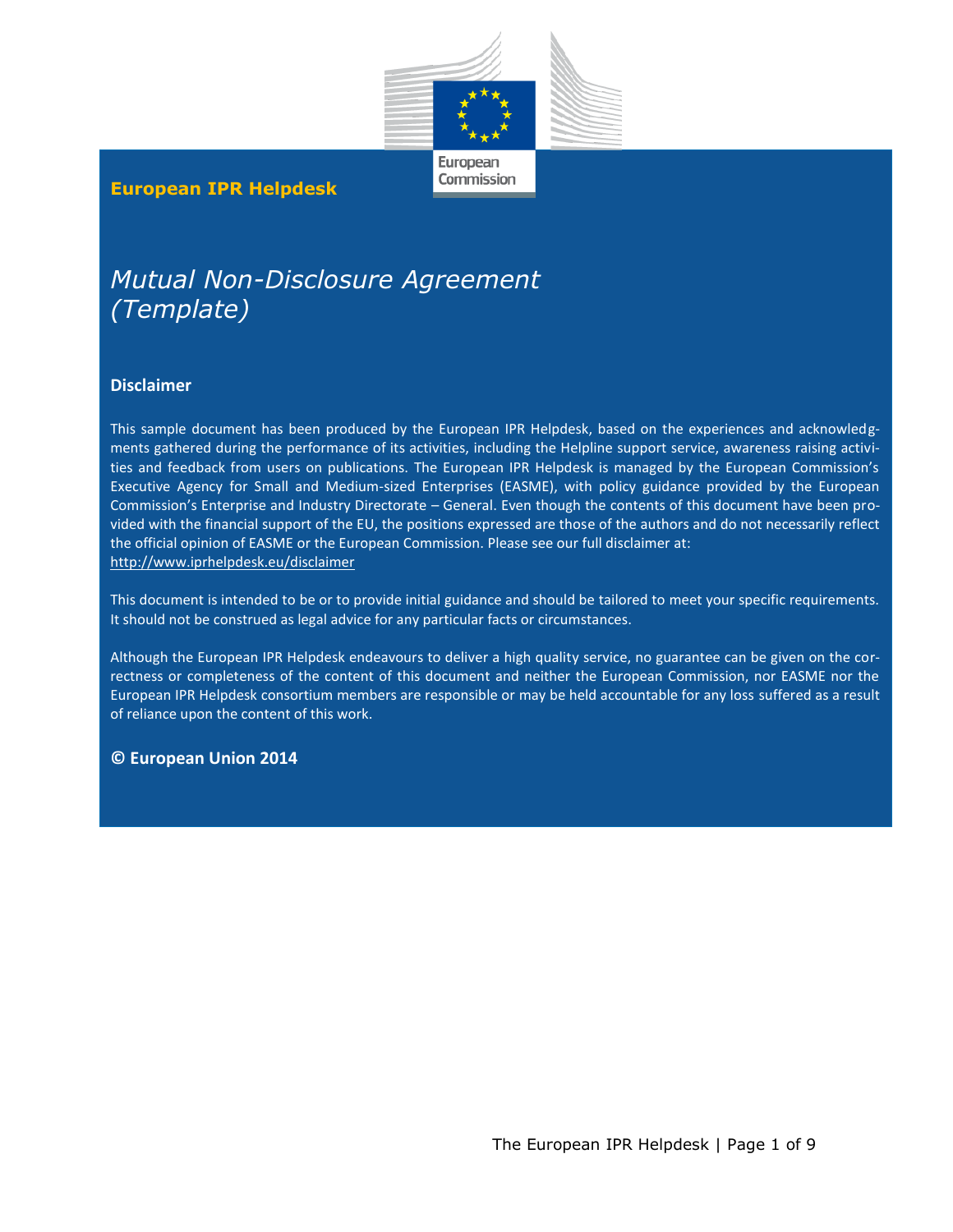## **NON-DISCLOSURE AGREEMENTS**

Confidentiality is an extremely important issue for participants in R&D projects, from the setting-up (even during earliest discussions on the assessment of participation), to the implementation and exploitation phases.

Exchanging valuable information with other partners is generally a necessity that regularly occurs in collaborative initiatives or undertakings. Accordingly, confidentiality issues and measures should be taken into consideration in order to safely exchange information, facilitating the project development and ensuring the non-disclosure of sensitive technology, business or commercial confidential information. Therefore, the signature of a confidentiality agreement or non-disclosure agreement (NDA) at the proposal stage or even before, the inclusion of confidentiality clauses in the consortium agreement, and compliance with confidentiality obligations during the whole life of the project and after, are among others very important steps to keep confidential information secret in order to maintain a competitive edge.

Deciding to become involved in a project, business or commercial relationship requires discussions and the exchange of information between people from different organisations, companies or institutions with different background knowledge and interests. It might involve giving written or oral information to a third party in order to describe project ideas, revealing know-how, or defining scope, objectives, and tasks for planning or arranging a proposal or for preparations before a project starts.

Confidentiality agreements or NDAs provide protection and more security to an individual or organisation that is about to share or make available information to another individual or organisation by ensuring that confidential information will be used only for the permitted purposes agreed between the signatories of the agreement and will not be used or revealed to third parties without consent; and furthermore that if confidential information is revealed or made public, breaching the terms provided under the agreement, then liability, damages, cessation or preventive measures can be claimed.

Confidential information or specific documentation should be only revealed under confidentiality commitments settled in advance otherwise it might be used for the benefit of others, excluding and harming the interest of the owner of the confidential information.

The following NDA template may be used, taking into consideration the concrete situation or needs of its users.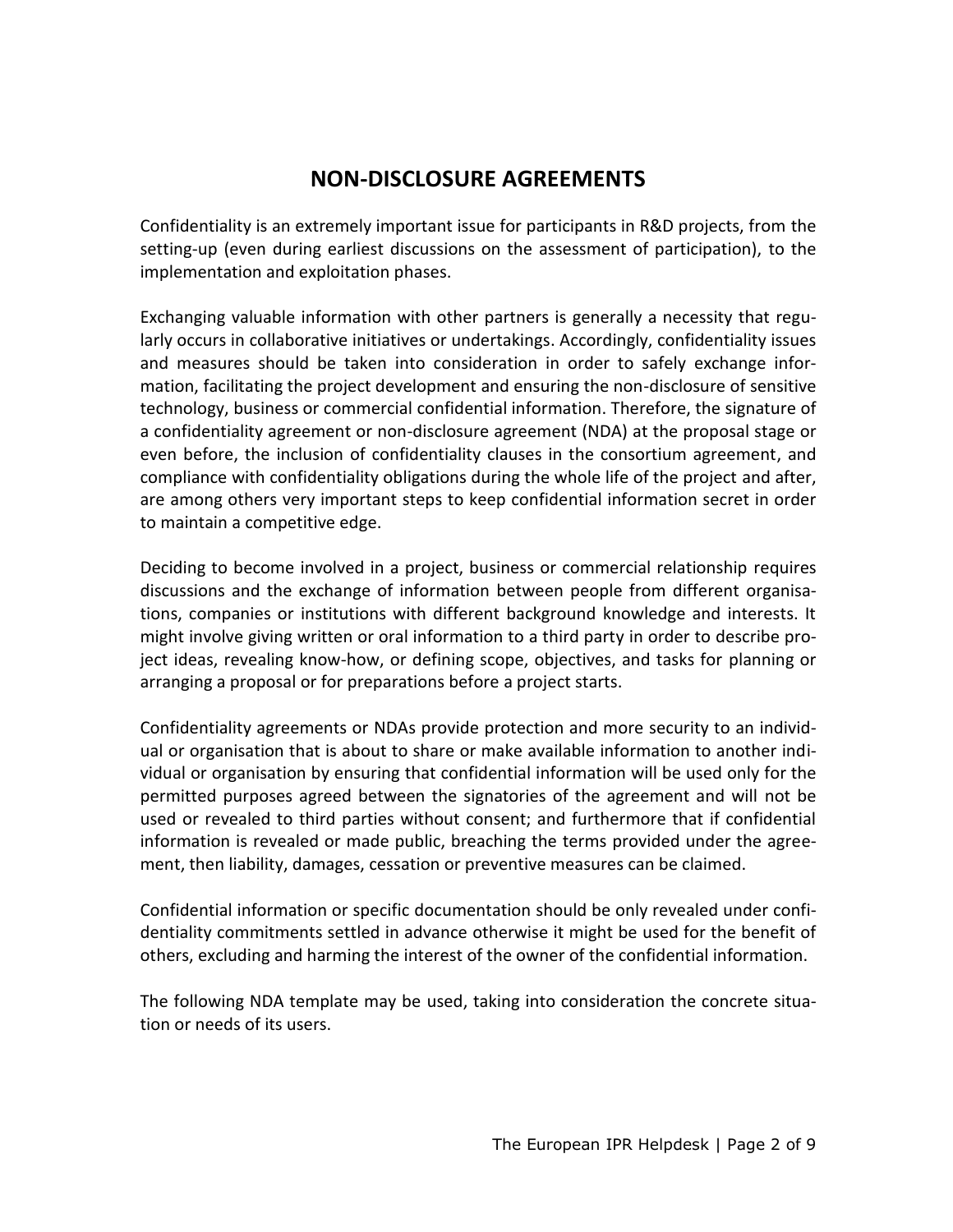## **MUTUAL NON-DISCLOSURE AGREEMENT**

**THIS AGREEMENT** [*the Agreement*] is entered into on this [*insert number of day*] day of [*insert Month and Year*] by and between:

1. [*Insert official name of the potential partner or participant*], having its registered office or based in [*insert the Legal Address of the Entity*] hereinafter referred to as […] and

2. [*Insert official name of the potential partner or participant*], having its registered office or based in [insert the Legal Address of the Entity] hereinafter referred to as [....]

[*Add the identification of all the potential partners and participants that will take part in this Agreement*]

Individually referred to as a Party or collectively as the Parties.

#### **WHEREAS:**

The Parties hereto desire [*to participate in early discussions regarding the entering into future collaboration as a European Funded Project in the field of* (*….*)] or [*to submit a proposal for a collaborative project in response to the call (identify the call) under (identify the EU-funded Programme)*] or [*to evaluate entering into partnership or business collaboration for the purpose of (identify the undertaking intended to perform)*].

Throughout the aforementioned discussions, Parties may share between themselves proprietary information or Confidential Information under the terms and covenants set forth below.

### **THE PARTIES HERETO AGREE AS FOLLOWS:**

### **1. Confidential Information**

1.1 For the purposes of this Agreement, Confidential Information means any data or information that is proprietary to or possessed by a Party and not generally known to the public or that has not yet been revealed, whether in tangible or intangible form, whenever and however disclosed, including, but not limited to:

(i) any scientific or technical information, invention, design, process, procedure, formula, improvement, technology or method;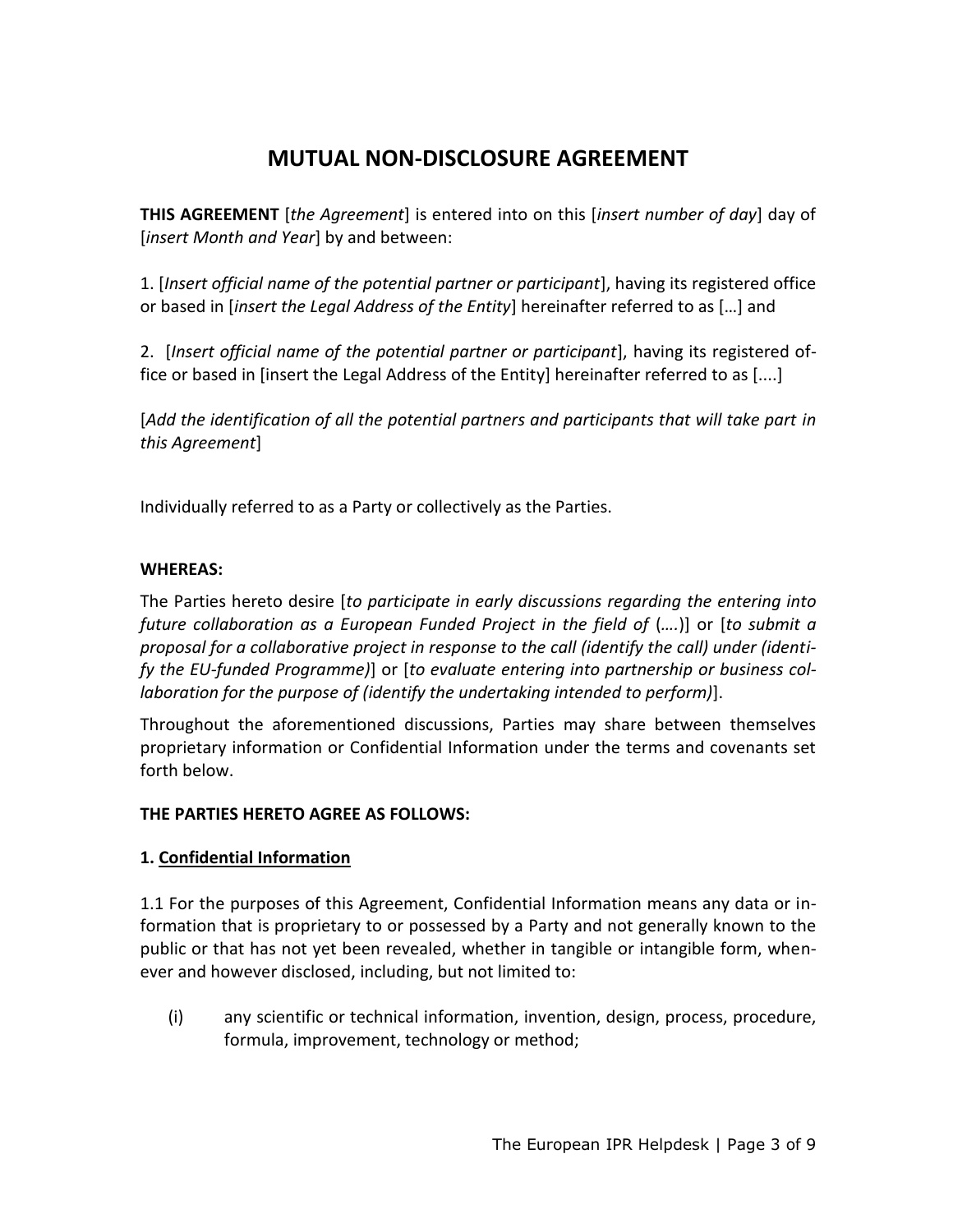- (ii) any concepts, samples, reports, data, know-how, works-in-progress, designs, drawings, photographs, development tools, specifications, software programs, source code, object code, flow charts, and databases;
- (iii) any marketing strategies, plans, financial information, or projections, operations, sales estimates, business plans and performance results relating to the Party's past, present or future business activities, or those of its affiliates, subsidiaries and affiliated companies;
- (iv) trade secrets; plans for products or services, and customer or supplier lists;
- (v) any other information that should reasonably be recognised as Confidential Information by the Parties.

1.2 The Parties agree hereby that Confidential Information needs not to be novel, unique, patentable, copyrightable or constitutes a trade secret in order to be designated Confidential Information and therefore protected.

1.3 Confidential Information shall be identified either by marking it, in the case of written materials, or, in the case of information that is disclosed orally or written materials that are not marked, by notifying the other Party of the confidential nature of the information. Such notification shall be done orally, by e-mail or written correspondence, or via other appropriate means of communication.

1.4 The Parties hereby acknowledge that the Confidential Information proprietary to each Party has been developed and obtained through great efforts and shall be regarded and kept as Confidential Information.

1.5 For the purposes of this Agreement, the Party which discloses Confidential Information within the terms established hereunder to the other Party shall be regarded as the Disclosing Party. Likewise the Party which receives the disclosed Confidential Information shall be regarded as the Receiving Party.

1.6 Notwithstanding the aforementioned, Confidential Information shall exclude information that:

- (i) is already in the public domain at the time of disclosure by the Disclosing Party to the Receiving Party or thereafter enters the public domain without any breach of the terms of this Agreement;
- (ii) was already known by the Receiving Party before the moment of disclosure (under evidence of reasonable proof or written record of such disclosure);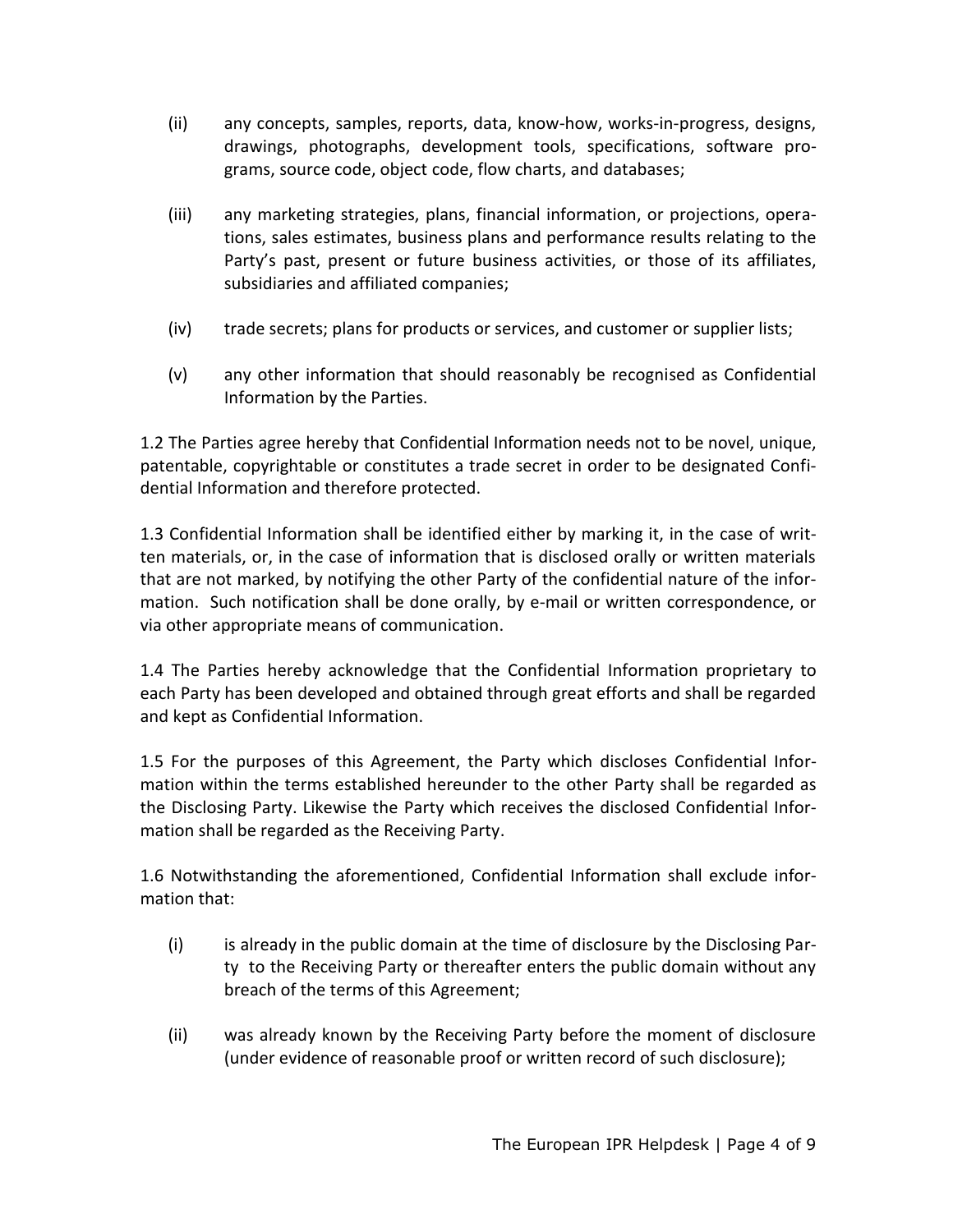- (iii) is subsequently communicated to the Receiving Party without any obligation of confidence from a third party who is in lawful possession thereof and under no obligation of confidence to the Disclosing Party;
- (iv) becomes publicly available by other means than a breach of the confidentiality obligations by the Receiving Party (not through fault or failure to act by the Receiving Party);
- (v) is or has been developed independently by employees, consultants or agents of the Receiving Party (proved by reasonable means) without violation of the terms of this Agreement or reference or access to any Confidential Information pertaining to the Parties.

#### **2. Purpose of the Disclosure of Confidential Information**

The Parties will enter into discussions regarding future collaboration toward a European Funded Project in the field of [….] or [will submit a proposal for a collaborative project in response to the call (identify the call) under (identify the EU-funded Programme)] or [will enter into or evaluate alternatives for partnership or collaboration with [name of the other Party or Parties] for the purpose of [identify the undertaking intended to perform or achieve].

#### **3. Undertakings of the Parties**

3.1 In the context of discussions, preparations or negotiations, the Disclosing Party may disclose Confidential Information to the Receiving Party. The Receiving Party agrees to use the Confidential Information solely in connection with purposes contemplated between the Parties in this Agreement and not to use it for any other purpose or without the prior written consent of the Disclosing Party.

3.2 The Receiving Party will not disclose and will keep confidential the information received, except to its employees, representatives or agents who need to have access to the Confidential Information for the purpose of carrying out their duties in connection with the permitted purposes specified in clause 2. The Receiving Party will inform them about the confidential quality of the information provided and will ensure that their agreement is obtained to keep it confidential on the same terms as set forth in this Agreement. Hence the Receiving Party will be responsible for ensuring that the obligations of confidentiality and non-use contained herein will be strictly observed and will assume full liability for the acts or omissions made for its personnel representatives or agents.

3.3 The Receiving Party will use the Confidential Information exclusively for the permitted purpose stated in clause 2 and not use the information for its own purposes or benefit.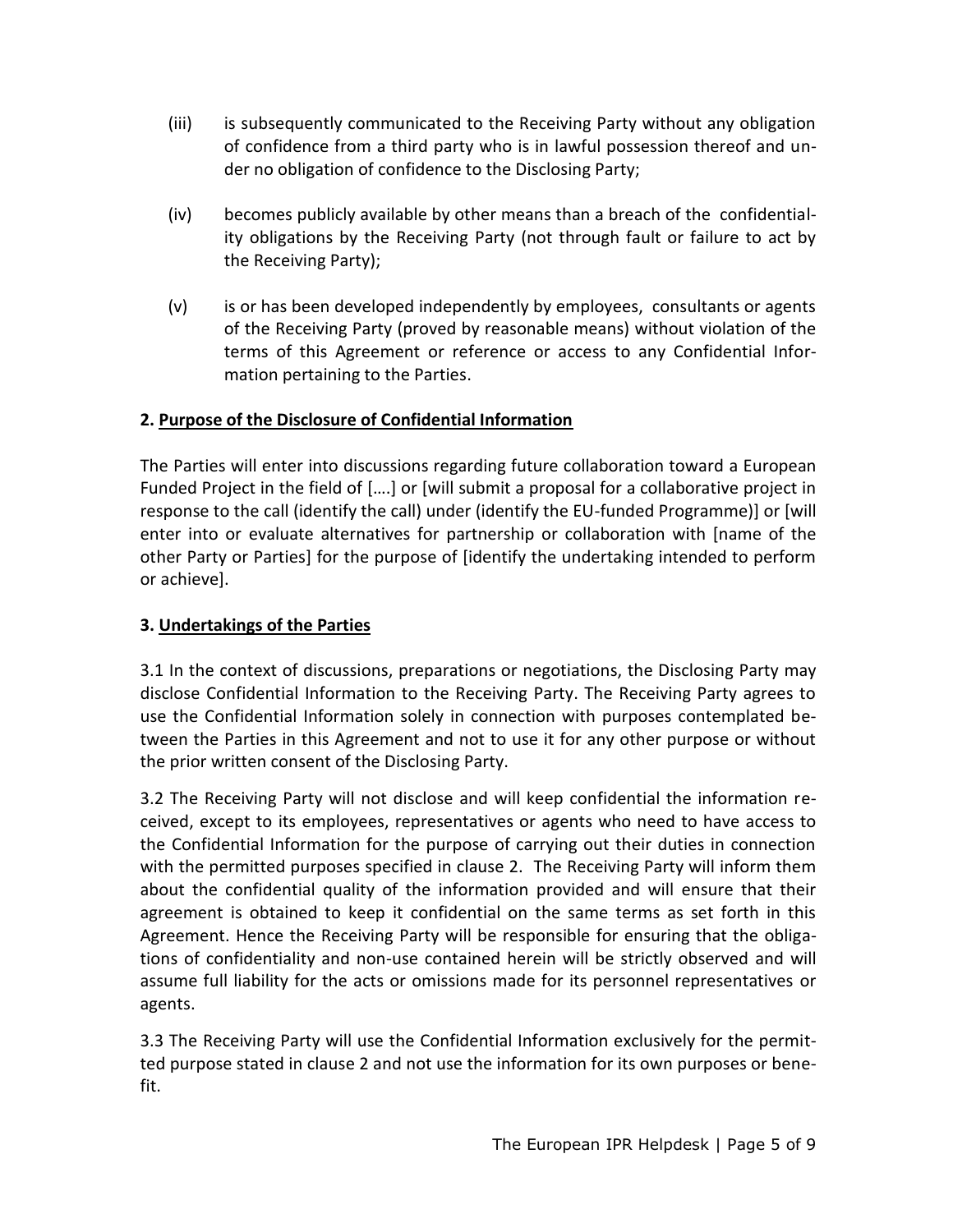3.4 The Receiving Party will not disclose any Confidential Information received to any third parties, except as otherwise provided for herein.

3.5 The Parties shall treat all Confidential Information with the same degree of care as it accords to its own Confidential Information.

3.6 All Confidential Information disclosed under this Agreement shall be and remain the property of the Disclosing Party and nothing contained in this Agreement shall be construed as granting or conferring any rights to such Confidential Information on the other Party. Principally, nothing in this Agreement shall be deemed to grant to the Receiving Party a licence expressly or by implication under any patent, copyright or other intellectual property right. The Receiving Party hereby acknowledges and confirms that all existing and future intellectual property rights related to the Confidential Information are exclusive titles of the Disclosing Party. For the sake of clarity based in reciprocity and good faith of the Parties, the Receiving Party will not apply for or obtain any intellectual property protection in respect of the Confidential Information received. Likewise any modifications and improvements thereof by the Receiving Party shall be the sole property of the Disclosing Party.

3.7 The Receiving Party shall promptly return or destroy all copies (in whatever form reproduced or stored), including all notes and derivatives of the Confidential Information disclosed under this Agreement, upon the earlier of (i) the completion or termination of the dealings contemplated in this Agreement; (ii) or the termination of this Agreement; (iii) or at the time the Disclosing Party may request it to the Receiving Party.

3.8 Notwithstanding the foregoing, the Receiving Party may retain such of its documents as required to comply with mandatory law, provided that such Confidential Information or copies thereof shall be subject to an indefinite confidentiality obligation.

3.9 In the event that the Receiving Party is asked to communicate the Confidential Information to any judicial, administrative, regulatory authority or similar or obliged to reveal such information by mandatory law, it shall notify promptly the Disclosing Party of the terms of such disclosure and will collaborate to the extent practicable with the Disclosing Party in order to comply with the order and preserve the confidentiality of the Confidential Information.

3.10 The Parties agree that the Disclosing Party will suffer irreparable damage if its Confidential Information is made public, released to a third party, or otherwise disclosed in breach of this Agreement and that the Disclosing Party shall be entitled to obtain injunctive relief against a threatened breach or continuation of any such breach and, in the event of such a breach, an award of actual and exemplary damages from any court of competent jurisdiction.

3.11 The Receiving Party shall immediately notify the Disclosing Party upon becoming aware of any breach of confidence by anybody to whom it has disclosed the Confidential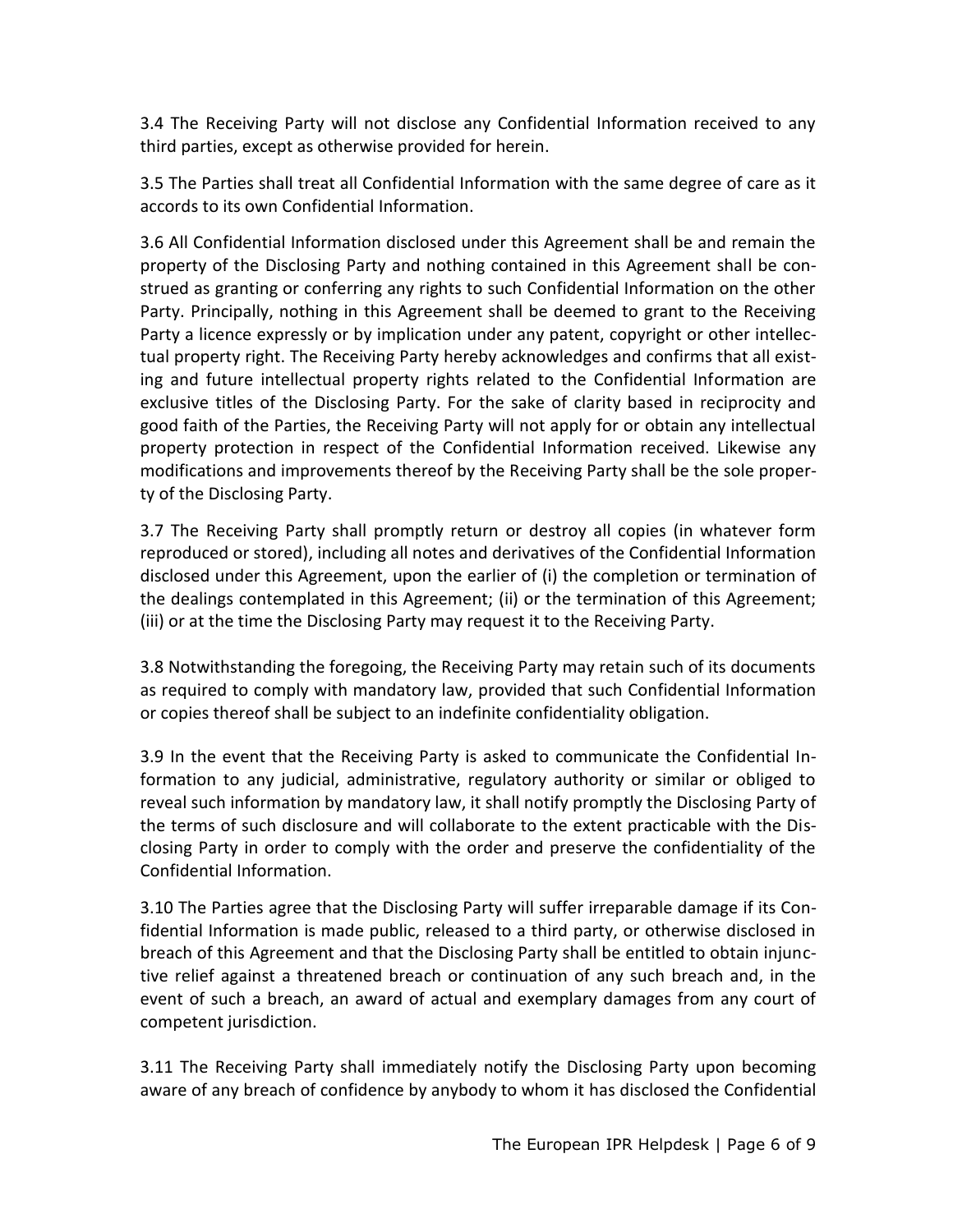Information and give all necessary assistance in connection with any steps which the Disclosing Party may wish to take prevent, stop or obtain compensation for such a breach or threatened breach.

3.12 The Confidential Information subject to this Agreement is made available "as such" and no warranties of any kind are granted or implied with respect to the quality of such information including, but not limited to, its applicability for any purpose, noninfringement of third party rights, accuracy, completeness or correctness.

3.13 Neither Party is under any obligation under this Agreement to disclose any Confidential Information it chooses not to disclose. Further, neither Party shall have any liability to the other Party resulting from any use of the Confidential Information except with respect to disclosure of such Confidential Information in violation of this Agreement.

3.14 Nothing in this Agreement shall be construed to constitute an agency, partnership, joint venture, or other similar relationship between the Parties.

#### **4. Miscellaneous**

#### 4.1 **Duration and Termination**

4.1.1 This Agreement shall remain in effect for a term of [*number of months or years*]. Notwithstanding the foregoing, the Receiving Party's duty to hold in confidence Confidential Information that was disclosed during the term shall remain in effect indefinitely, save otherwise agreed.

4.1.2 If the Parties succeed in the call for proposal referred to in clause 2 and sign the corresponding Grant Agreement (GA) and Consortium Agreement (CA), or enter into partnership under any other kind of collaborative agreement (COA) or association agreement (AA), the non-disclosure provisions of the CA, COA and AA shall [*be supplemented by or supplement or supersede*] this Agreement. In the event that non-disclosure provisions are not provided for the said private agreements, this Agreement shall remain in force until the end of the collaboration undertaken or after [months or years] of its termination.

#### 4.2 **Applicable Law and Jurisdiction**

This Agreement shall be construed and interpreted by the laws of [*choose the applicable law*]. The court of [*choose the jurisdiction to settle disputes*] shall have jurisdiction.

### 4.3 **Validity**

If any provisions of this Agreement are invalid or unenforceable, the validity of the remaining provisions shall not be affected. The Parties shall replace the invalid or unen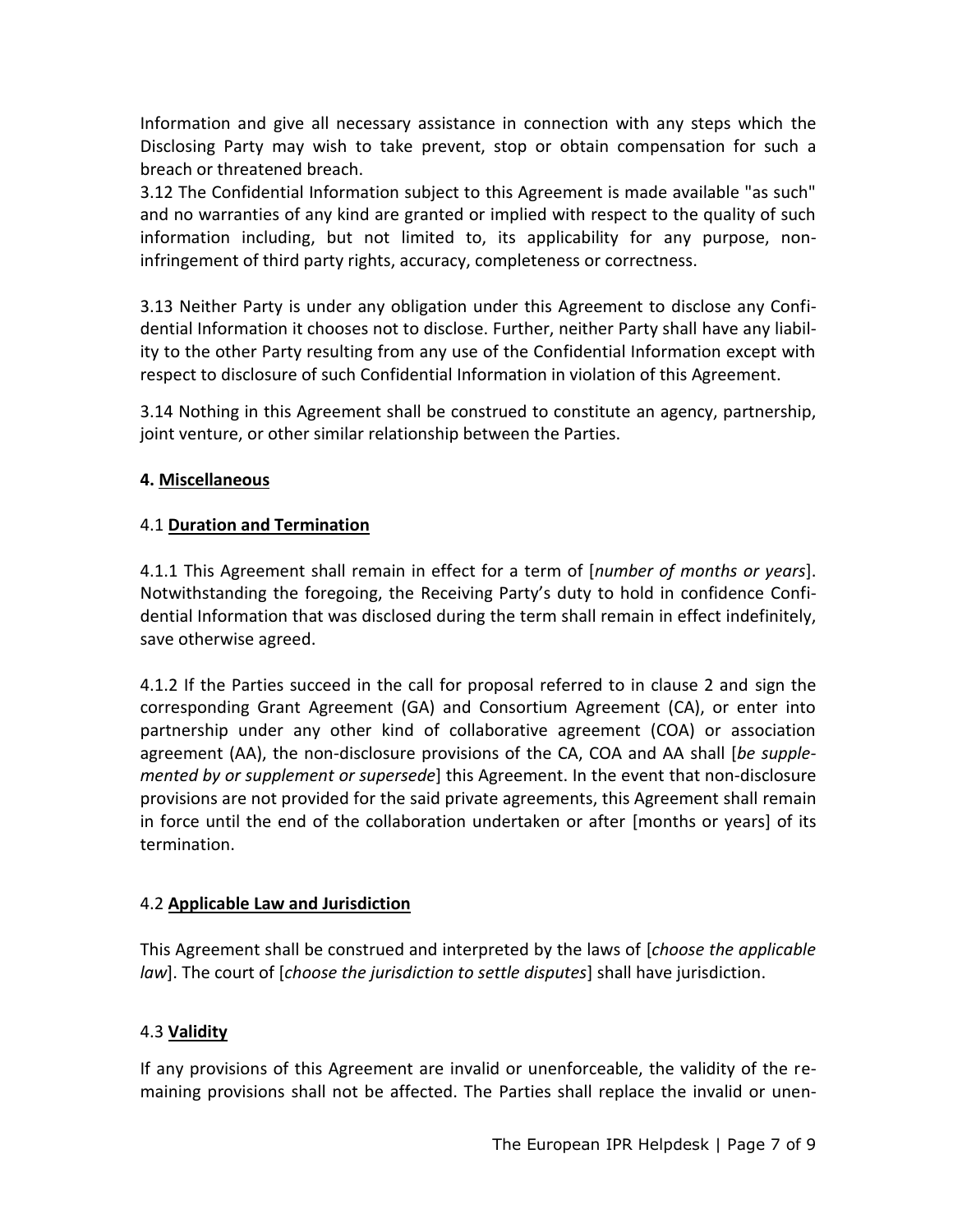forceable provision by a valid and enforceable provision that will meet the purpose of the invalid or unenforceable provision as closely as possible.

#### 4.4 **Subsequent Agreements**

Ancillary agreements, amendments or additions hereto shall be made in writing.

#### 4.5 **Communications**

Any notices or communications required between the Parties shall be delivered by hand, e-mail, or mailed by registered mail to the address of the other Party as indicated above. Any subsequent modification of a Party's address should be reasonably communicated in advance to the effect of this Agreement.

#### **5. Competition**

The receipt of Confidential Information pursuant to this Agreement will not prevent or in any way limit either Party from developing, making or marketing products or services that are or may be competitive with the products or services of the other; or providing products or services to others who compete with the other Party; as long as those results have not become from a breach of this Agreement.

**IN WITNESS WHEREOF,** the Parties hereto have caused this Mutual Non-Disclosure Agreement to be executed as of the date stated above.

FOR [*insert name of participant or potential or current partner*]

[*insert name of representative*] [*insert title]*

Done at [*place*] on [*date*]

For more information, please consult our fact sheets on "**How to manage confidential business information**" and "**Non-disclosure agreement: a business tool**" which are available in our online library: <http://www.iprhelpdesk.eu/node/1265> <http://www.iprhelpdesk.eu/node/969>